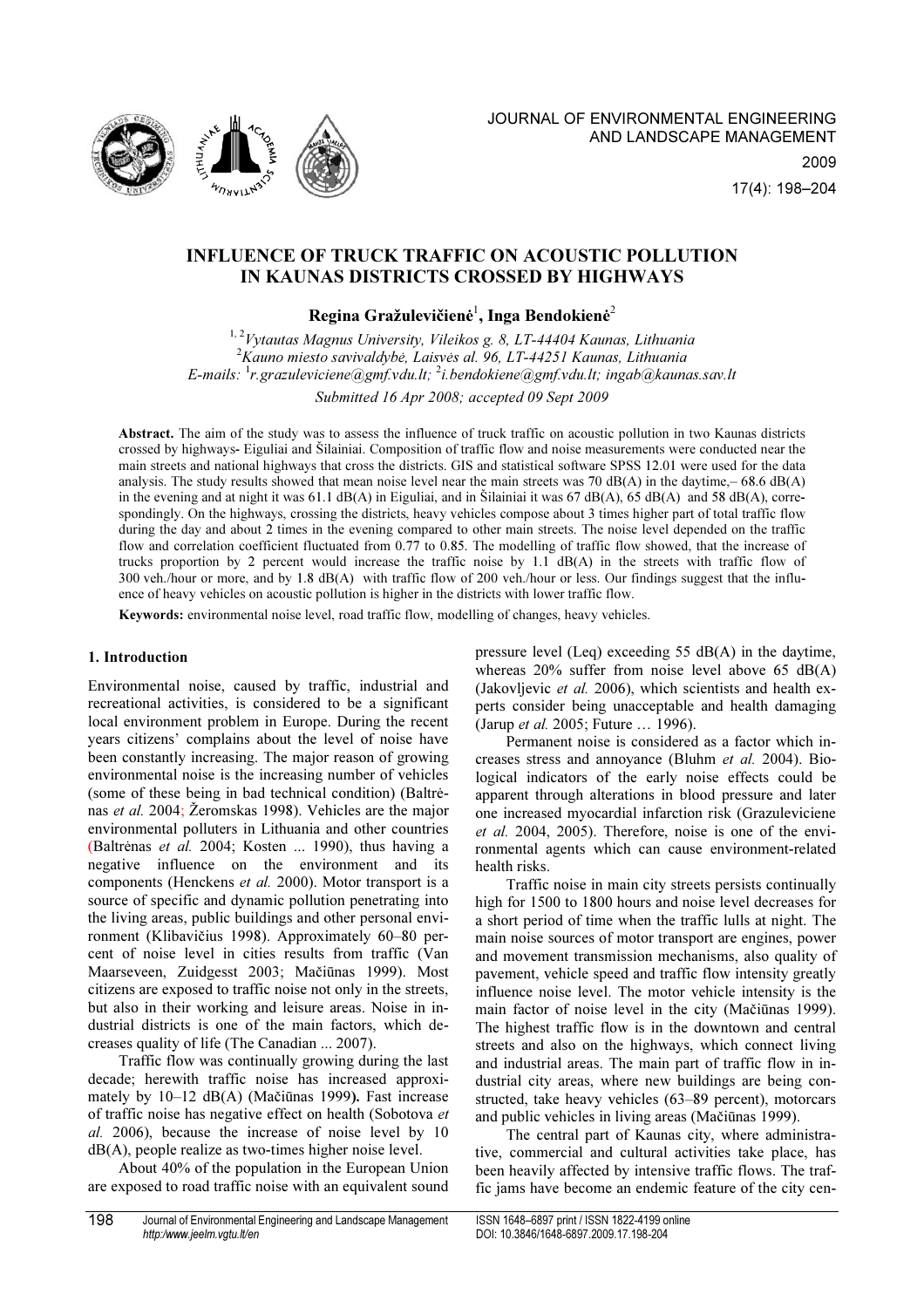tre due to insufficient street capacity. Majority of the 3–5 storage buildings situated in the city centre aggregate structures directly exposed to traffic noise (Kliučininkas, Saliūnas 2006). The US Department of Transportation Federal Highway Administration proposes that 2000 vehicles per hour sound twice as loud as 200 vehicles per hour (U.S. Department ... 2007). High speed also affects traffic noise: vehicle which goes 90 kilometres per hour sounds twice as loud as the vehicle which goes 30 kilometres per hour. Assessment of the influence of trucks on the acoustic pollution of highways, crossing the suburbs of the city, could produce the real local data for action plans and noise control through legislation.

The aim of our study was to assess the influence of heavy traffic on acoustic pollution in Kaunas suburbs which are crossed by the national highways.

### 2. Methods

The study was conducted in two suburbs in Kaunas-Eiguliai and Šilainiai, situated along the national highway. The research group used the Kaunas Municipality data base on noise level measurements in their study. The measurement of traffic flow intensity and noise level in the Kaunas districts were carried out close to the main districts streets in spring of 2007. The traffic flow measurements were carried out in 34 places. Using the cluster analysis methods we attributed the same noise level to the streets, where traffic flow intensity fluctuated less than 20 percent and the number of street lanes was the same.

Vehicles were classified into five categories: cars and minibuses, buses, trolleybuses, heavy vehicles (trucks), and motorcycles.

Traffic flow was studied in some main streets of Eiguliai (Šiaurės pr., Sukilėlių pr., Ašigalio str. and other) and Šilainiai (Vandžiogalos g., Baltų g., Baltijos g.) districts and on two highways (Islandijos road and Vakarinis detour).

According to the used statistical noise models, traffic flow was evaluated like linear noise source, which can send variable noises and the traffic flow period turn on traffic flow value in two directions. In the cases when traffic flow value was (Q) 1000–1500 veh./hour, the traffic flow was measured 10 min, when Q>2000 veh./hour – the measurement duration was 6 min, and when Q 500– 1000 veh./hour – the period of traffic flow measurement was recommended up to 15 min.

To plot a map of the noise level in the research area, short-term measurements: 15 min. during the day and afternoon time and 30 min. at night time were carried out. The data were calculated for each vehicle per hour Q hour (veh./hour). The traffic flow intensity data were used to simulate noise dispertion.

The measurements of an average traffic flow and noise level were conducted at the same time in the same places based on the actual traffic counts for plotting a map of the streets and gauging the noise level. A precise Sound Meter and a Noise Level Analyzer were used to assess the main sound levels of 15 min. and 30 min. measurements. The data were recalculated into a factual level of noise. The calculation was accomplished applying the Finnish and Swiss methodology employed in their research of transport noise. The methodology was based on an EMPA StL-86 model, using an acoustic algorithm (Heutschi 2004).

The measurements for given streets and districts were then linked to the Geographic Information System (GIS). We also used statistical software SPSS 12.0.1 for data analysis and assessment of the association between traffic flows and noise level. The traffic flow intensity and noise map of Eiguliai and Šilainiai districts was plotted using GIS which provided the possibility to optimize the quality and efficiency of noise studies. Moreover, GIS decreased uncertainties in exposure assessment (Kluijver, Stoter 2003).

### 3. Results

The results of our study show that traffic flow is the principal environmental noise source having correlation with noise level dimension. The highest traffic flow in the main streets of Eiguliai and Šilainiai districts was during the rush hour in the day and evening. The mean hourly traffic flow was 730 veh./hour in the daytime, 520 veh./hour in the afternoon, and 85 veh./hour at night in the mean streets of Eiguliai district, and in Šilainiai district it was as follows: 725 veh./hour, 477 veh./hour and 79 veh./hour accordingly. The traffic flow was greatly fluctuating during 24-hours, and it fluctuated less in the daytime during one hour.

The intensity of traffic flow on the national highways, crossing Eiguliai and Silainiai districts, was 5 times higher in the daytime and 6 times in the evening than in the main streets of Kaunas at the same time.

Traffic flow intensity for 24-hours in the main streets of Eiguliai and Šilainiai districts and on two national highways is shown in Table 1.

It was evident that the biggest part of traffic flow was made by cars and minibuses. The buses in Šilainiai district made 2.99 percent of the flow during the day, 1.94 percent in the evening and 3.23 percent at night. Fewer buses proportion was in Eiguliai district  $-2$  percent in the daytime and in the evening and 1 percent at night. The highest trucks flow was on the highways: there was 16.47 percent by day,  $6.04 - in$  the evening and 1.22 at night on the national highways. Trucks flow in Eiguliai district was as follows: 4.1 percent, 2.78 percent, and 1.1 percent and in Šilainiai district it was: 8.19 percent, 2.99 percent, and 1.5 percent. The motorcycles and trolleybuses made up about 1 percent of the traffic flow during 24-hours.

The research group studied the relationship between the traffic flow and traffic noise in Eiguliai and Šilainiai districts during 24-hours. The findings suggest the relationship or the correlation coefficient between traffic flow and traffic noise in Eiguliai district being 0.85 by day and evening and 0.83 at night, and in Šilainiai district  $-0.78$ , 0.77, and 0.80 accordingly (Fig. 1).

Public transport and motorcars in Kaunas are noisier in comparison with aged vehicles in other European Union countries, because the average motorcars' age in Kaunas is more than 13 years. It was shown that new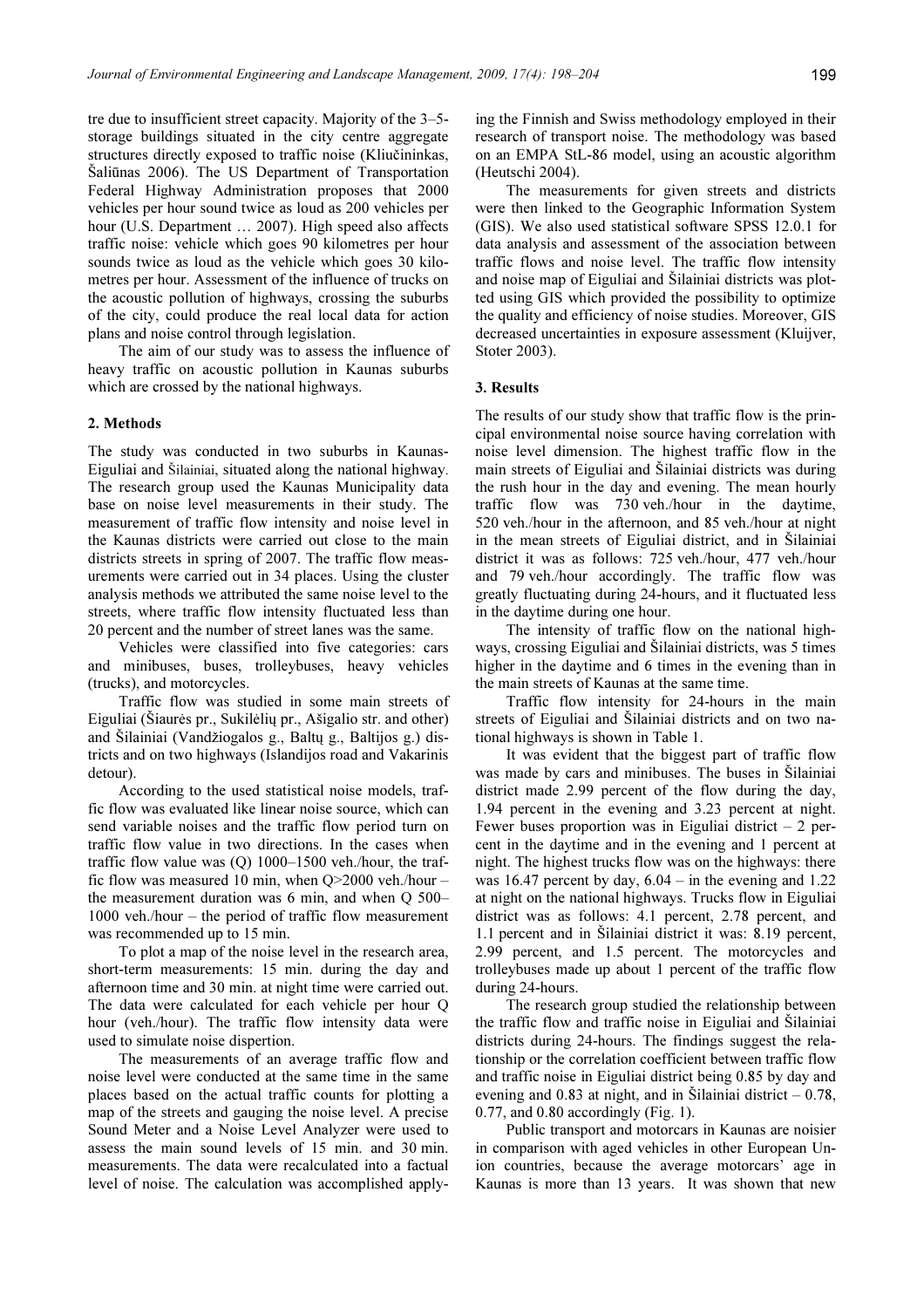model public vehicles are approximately by 8–10 dBA quieter than old public vehicles, which are used in Kaunas. Medium heavy vehicles in Kaunas are also by 8 dBA noisier than heavy vehicles in Denmark, Sweden, Germany or other EU countries (Kliučininkas, Šaliūnas 2006). Therefore, lower traffic flow in Lithuania emits more noise than the same traffic flow in other EU countries.

Our data show, that the average equivalent 24-hours noise level depends on the average equivalent traffic flow. Highest traffic intensity was stated in the main streets of Eiguliai and Šilainiai districts and on both national highways, where 20,000–30,000 vehicles passed during 24-hours. The highest noise level was also stated there (Fig. 2).

Noise level in the major streets of Eiguliai and Šilainiai districts exceeded the limits for sleeping areas. The average equivalent noise level in the daytime (6:00–18:00 hour) in Eiguliai district was found to be 70 dB(A) (allowable noise level 65 dB(A), in the evening  $(18:00-$ 22:00 hour) – 68,6 dB(A) (allowable noise level 60 dB(A)), and at night time  $(22:00-6:00$  hour) – 61.1 dB(A) (allowable noise level 55 dB(A)). The average equivalent noise level by day in Šilainiai

| Motor vehicle       | Day<br>$6:00-18:00h$  |                        |                        | Evening<br>$18:00 - 22:00 h$ |                        |                        | Night<br>$22:00-6:00h$ |                        |                       |
|---------------------|-----------------------|------------------------|------------------------|------------------------------|------------------------|------------------------|------------------------|------------------------|-----------------------|
|                     | Eiguliai<br>$N = 757$ | Šilainiai<br>$N = 652$ | Highways<br>$N = 3906$ | Eiguliai<br>$N = 541$        | Šilainiai<br>$N = 424$ | Highways<br>$N = 2648$ | Eiguliai<br>$N = 89$   | Šilainiai<br>$N = 145$ | Highways<br>$N = 632$ |
| Cars and mini buses | 92.7%                 | 88.77%                 | 81.75%                 | 94.26%                       | 95.04%                 | 92.22%                 | 97.8%                  | 95.18%                 | 97.46%                |
| <b>Buses</b>        | $2.24\%$ .            | 2.99%                  | 1.58%                  | $2.04\%$                     | 1.94%                  | 1.74%                  | $1.1\%$                | 3.23%                  | 1.32%                 |
| Trolleybuses        | $0.92\%$              | $0\%$                  | $0\%$                  | $0.92\%$                     | $0\%$                  | $0\%$                  | $0\%$                  | $0\%$                  | $0\%$                 |
| Trucks              | 4.1%                  | 8.19%                  | 16.47%                 | 2.78%                        | 2.99%                  | $6.04\%$               | 1.1%                   | 1.5%                   | 1.22%                 |
| Motorcycles         | $0.04\%$              | $0.04\%$               | $0.2\%$                | $0\%$                        | $0\%$                  | $0\%$                  | $0\%$                  | 0.15%                  | $0\%$                 |

Table 1. Composition of road traffic flows (in percentage) per hour



Fig. 1. Traffic flows and their noise levels in Eiguliai (a) and Šilainiai (b) districts during different daytime periods



Fig. 2. Mean daytime noise levels and mean daytime traffic flows on major streets in Eiguliai (a) and Šilainiai (b) districts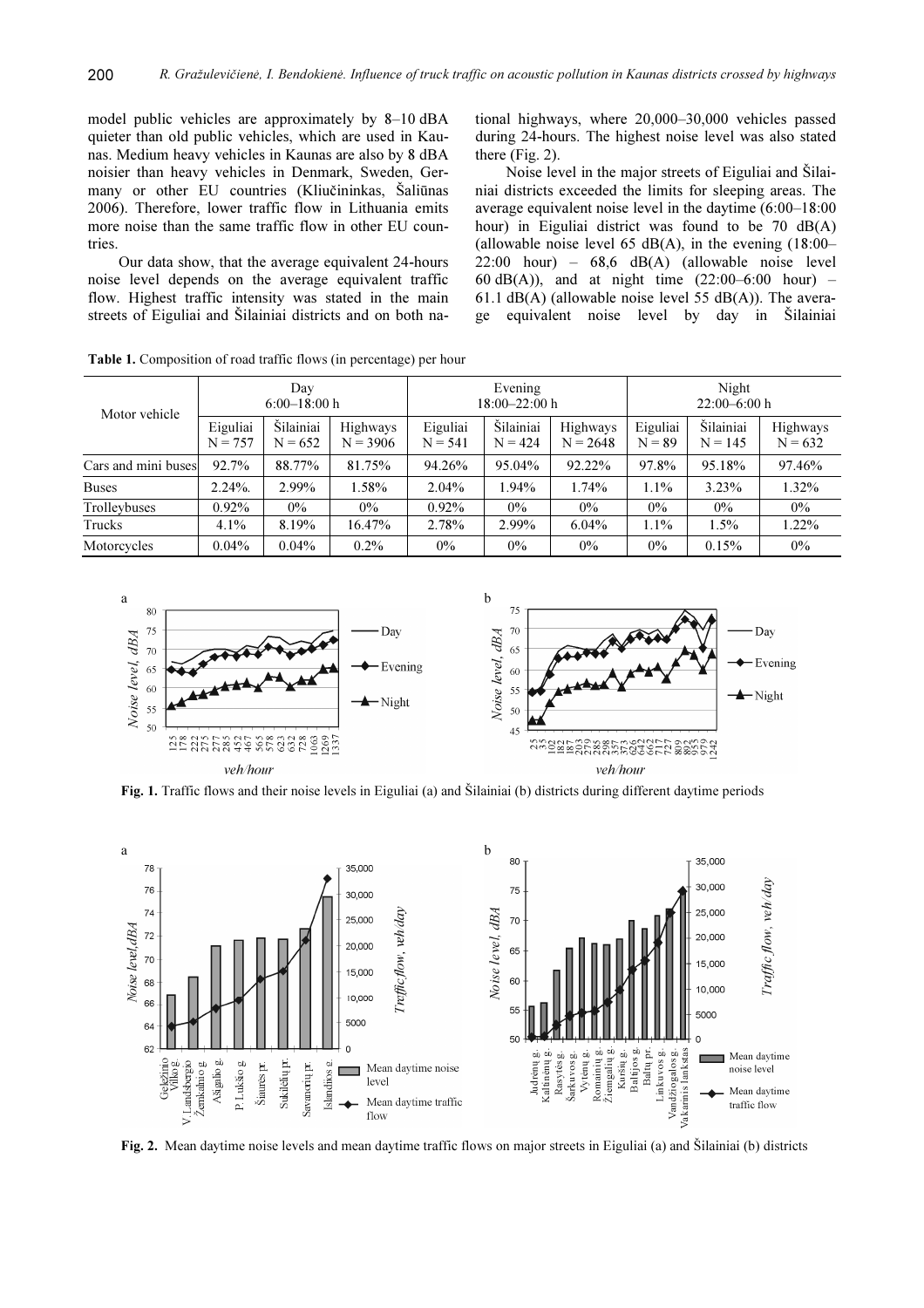district was 67 dB(A), in the evening  $-65$  dB(A), and at night time  $-58$  dB(A). So noise level during the daytime exceeds the limits by 8 percent, in the evening  $-$  by 12 percent and at the night – by 10 percent.

The peak of noise level in the daytime was 74.7 dB(A), in the evening  $-$  72.3 dB(A), and at night time  $-65.3$  dB(A) and it exceeded the daytime limits by 6 percent, evening – by 10 percent, night – by 8 percent.

Most living houses in Eiguliai and Šilainiai districts are located only 50 meters away from the main streets. In such distance noise level exceeded the limits of about 10 percent during the 24-hours period. Although the noise level in the housing forecourts didn't exceed the allowable noise level.

The study analyzed the trucks contribution to general environmental noise in several areas and modelled changes of noise levels in different Kaunas city districts. It was found that heavy vehicles' input to noise level is higher when traffic is low. The contribution of trucks to noise in the general environment decrease with increasing traffic flow.

Using the logistical regression equation variation of the noise level we can forecast, that when traffic flow is growing, an increase of trucks by 2 percent will increase in traffic noise by 1.1 dB(A) in the streets in Kaunas with the traffic flow of 300 veh./hour or more (correlation coefficient  $-$  0.63), and it will increase noise by 1.8 dB(A) in the streets with the traffic flow of 200 veh./hour or less (correlation coefficient – 0.68). Our data show that traffic flow increase by 25 percent results in the increase of noise level by 1.5 dB(A).

The growing environmental noise is associated with a rising number of vehicles where the growth of heavy vehicles has the largest impact. Acceleration of speed and peculiarities of interaction between tires and road surface are also known as the factors influencing the level of noise.

The traffic flow and noise maps of Eiguliai and Šilainiai districts were plotted by GIS in order to show the noisiest zones of these districts (Figs 3 and 4).

The growth of the traffic flow and trucks proportion on the highways shows the rise in the noise level near the housing sector.

The level of traffic noise also depends on the number of trucks in the traffic flow, vehicles' state, weight and speed of each vehicle. One truck, which goes 90 kilometres per hour, makes the same noise like 28 cars, which go at the same speed (U.S. Department ... 2007). There are two streets in Kaunas city (Islandijos road and Vakarinis detour) which are joined to the national road system. It is forecasted that traffic flow in these highways will grow, the noise level in Eiguliai and Šilainiai districts will also increase if effective road traffic noise management policy is not implemented.

The growing traffic flow requires finding some noise reduction ways as it is very important to the people who live near busy main streets (Baublys et al. 2003). Environmental noise, caused by traffic, industrial and recreational activities, is one of the main environmental problems and the source of an increasing number of complaints from the local population. The European Commission has recognized the importance of monitoring of noise exposure, and also acknowledged the necessity of substantive investigations for appropriate policies to control noise through legislation. The main goal of the local action is to reduce noise to the level which is safe to human health. (Kaminskas 2001).

Acoustic barriers, typically reducing noise levels from 10 to 15 decibels and cutting the loudness of traffic noise in half, is a very effective device to protect some territory from noise (Verkehrsbedingte … 1991). Noise level in the living area without barriers would be 63 dBA, and with 8 meter high barrier 55 dBA (Baltrėnas et al. 2007). Dense vegetation in width of 60 meters can reduce noise level up to 10 decibels cutting in half the loudness of traffic noise. However, it is often impractical to plant enough vegetation along a road to achieve such reductions (U.S. Department … 2007).

Achieving an effective road traffic noise policy requires above all a concerted approach that balances the need to reduce road-related sound emission without affecting mobility and its associated socio-economic benefits. The environmental monitoring data in the EU countries, covering the past 15 years, do not show significant improvements in exposure to environmental noise especially road traffic noise, so in Lithuania as well. The growth of traffic flow and spread of traffic in space and time, development of leisure activities and tourism have partly offset the technological solution (Future ... 1996). There is a need for more research, but also a need to begin to explore policy options that will protect the exposed population.

#### 4. Conclusions

1. The average equivalent noise level in Kaunas districts, crossed by national highways was as follows: in Eiguliai district  $-70.0$  dB(A) in the daytime,  $68.6$  dB(A)in the evening,  $61.1$  dB(A) at night and in Šilainiai district it was 67.0 dB(A), 65.0 dB(A), and 58 dB(A) correspondingly.

2. The intensity of traffic flow on the national highways, crossing Eiguliai and Šilainiai districts, was 5 times higher during the day and 6 times in the evening, while trucks proportion compose about 3 times in the daytime and about 2 times in evening time higher part of total traffic flow than in the other main streets of Kaunas.

3. There is a relationship between the traffic flow and the environmental noise level: the correlation coefficient in Eiguliai district was 0.77 and in Šilainiai district it was 0.85.

4. Using logistical regression equation variation of noise level we can forecast, that with the growth of the traffic flow, increase of truck proportion by 2 percent will result in the rise of traffic noise by 1.1 dB(A) on the streets with traffic flow of 300 veh./hour or more, and increase in noise by  $1.8$  dB(A) on the streets with traffic flow of 200 veh./hour or less. Heavy transport's influence on acoustic pollution is higher in the districts with lower traffic flows.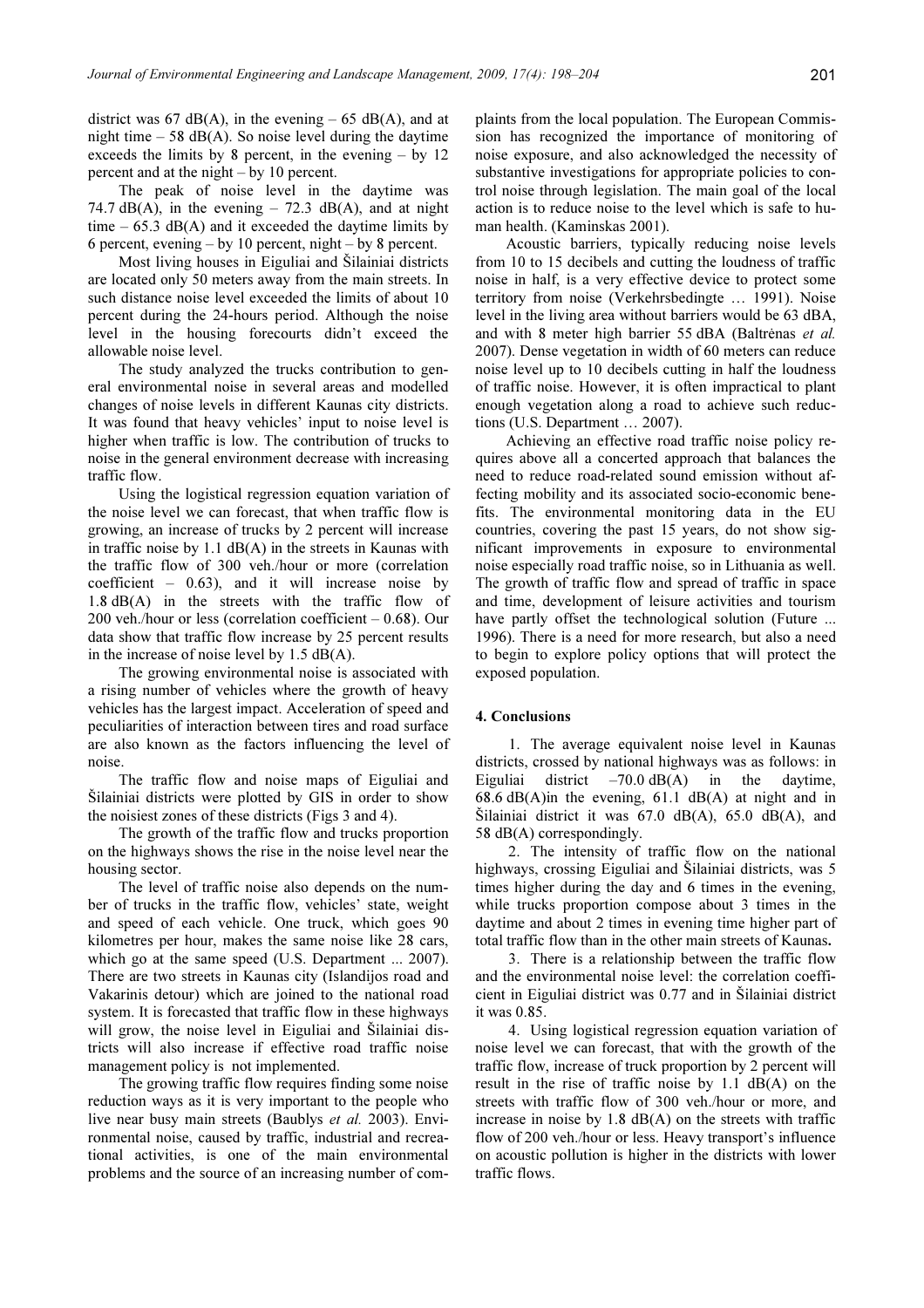

Fig. 3. Traffic noise spread from magistral roads in Eiguliai district



Fig. 4. Traffic noise spread from magistral roads in Šilainiai district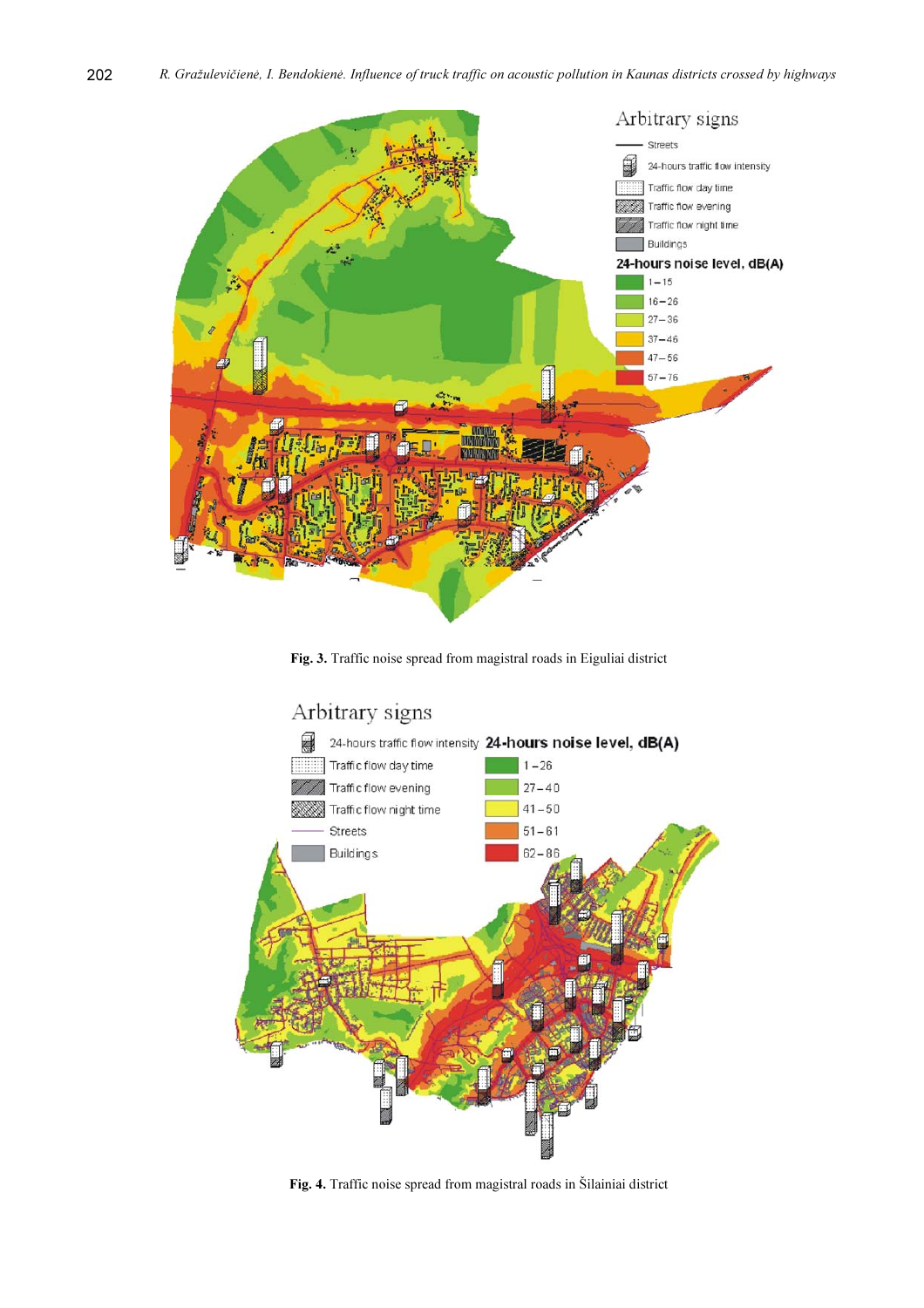#### Acknowledgement

The authors are grateful to Kaunas Municipality administration for having given the possibility to use the environmental monitoring data base.

#### References

- Baltrėnas, P.; Butkus, D.; Nainys, V.; Grubliauskas, R.; Gudaitytė, J. 2007. Efficiency evaluation of a noise barrier, Journal of Environmental Engineering and Landscape Management 15(3): 125–134.
- Baltrėnas, P.; Kaziukonienė, D.; Kvasauskas, M. 2004. Air pollution at parking lots of Vilnius, Environmental Engineering 12(1): 38–43.
- Baublys, A.; Batarlienė, N.; Palšaitis, N. ir kt. 2003. Transportas: technologijos, ekonomika, aplinka, sveikata [Transport: technologies, economics, environment, health]. Vilnius: Technika.
- Bluhm, G.; Nordling, E.; Berglind, N. 2004. Road traffic noise and annoyance – an increasing environmental health problem, Noise Health 6(24): 43–9.
- Future Noise Policy, European Commission Green Paper. 1996.
- Grazuleviciene, R.; Lekaviciute, J.; Deikus, J.; Mozgeris, G.; Merkevicius, S. 2005. Urban traffic noise and myocardial infarction risk, in The 6th International Conference "Environmental Engineering" [ISI Proceedings. Selected papers]. Vilnius: Technika, 84–88.
- Grazuleviciene, R., Lekaviciute, J.; Mozgeris, G.; Merkevicius, S.; Deikus, J. 2004. Traffic noise emissions and myocardial infarction risk, Polish J Environ Studies 13(6): 737–741.
- Henckens, T.; Nooteboom, S.; Švarplienė, A. 2000. Projektas ,,Transportas ir aplinka – daugiašalis požiūris" subalansuotos transporto plėtros Centrinės ir Rytų Europos šalyse link  $[Project, Transport and environment - international]$ attitude" for sustainable development of transport in Central and Eastern Europe], Aplinkos inžinerija [Environmental Engineering] 13(4): 248–255.
- Heutschi, K. 2004. Son road: new swiss road traffic noise model, Acta Acustica united with Acustica 90: 548–554.
- Jakovljevic, B.; Belojevic, G.; Paunovic, K.; Stojanov, V. 2006 Road traffic noise and sleep disturbances in an urban population: cross-sectional study, Croatian Medical Journal 47: 125–133.
- Jarup, L.; Dudley, M. L.; Babisch, W. 2005. Hypertension and exposure to noise near airports (HYENA): Study design and noise exposure assessment, Environ Health Perspect 113(11): 1473–1478.
- Kaminskas, S. 2001. Standartizacija Lietuvos geležinkelių transporte [Standartization in Lithuanian railway transport], Transportas [Transport Engineering] 16(6): 229-233.
- Klibavičius, A. 1998. Transporto neigiamo poveikio aplinkai vertinimas [Evaluation of negative transport influence on environment]. Vilnius: Technika.
- Kliučininkas, L.; Šaliūnas, D. 2006. Noise mapping for the management of urban traffic flows, Mechanika 3(59): 61-66.
- Kluijver, H.; Stoter, J. 2003. Noise mapping and GIS: optimizing quality and efficiency of noise effect studies, Computers, Environment and Urban Systems 27: 85–102. [doi:10.1016/S0198-9715\(01\)00038-2](http://dx.doi.org/10.1016/S0198-9715(01)00038-2)
- Kosten und Effizienz von Luftreinhaltemassnahmen im Kanton Zurich [Air pollution control devices cost and effect in Kanton Zurich]. 1990. Ernst Baster+Partner AG. Zollikon. 24 S.
- HN 33:2007. Akustinis triukšmas. Leidžiami lygiai gyvenamojoje ir darbo aplinkoje. Matavimo metodikos bendrieji reikalavimai [HN 33:2007. Acoustic noise. Allowable level in the living and working environment. Common requirements for measurement methodics], Valstybės žinios [State News] 75–2990.
- Mačiūnas, E. 1999. Automobilių ir gyvenamosios aplinkos triukšmo, patenkančio į patalpas, apskaičiavimas ir įvertinimas: metodinės rekomendacijos [Estimation and evaluation of transport and environmental noise in buildings: Methodical recomendations], Vilnius: Lietuvos Respublikos sveikatos apsaugos ministerija, Valstybinis visuomenės sveikatos centras [Vilnius. State public health center of the Ministry of health of the Republic of Lithuania]. 18 p.
- Sobotova, L.; Jurkovicova, J.; Stefanikova, Z.; Sevcikova, L.; Aghova, L. 2006. Community noise annoyance assessment in an urban agglomeration, *Bratisl Lek Listy* 107(5): 214–216.
- The Canadian hearing society [interaktyvus]. 2007 [žiūrėta 2007 m. birželio 5 d.]. Prieiga per internetą: < www. chs.ca>.
- U.S. Department of Transportation Federal Highway Administration. Highway traffic noise in the United State. Problem and Response [interaktyvus]. 2000 [žiūrėta 2007 m. balandžio 12 d.]. Prieiga per internetą: <http://www. drnoise.com/PDF\_files/FHWA/Hwy%20Traffic%20 Noise%20Problem%20and%20Response.pdf>.
- Van Maarseveen, M.; Zuidgesst, M. 2003. Sustainable urban transportation development: a modelling approach, in Urban Transport and the Environment in the  $21^{st}$  Century. Southampton: Witpress, 203–212.
- Verkehrsbedingte Luft und Belastungen: Emissionen, Wirkungen [Air traffic and load: emision, effect]. 1991. Berlin. 271 S.
- Žeromskas, R. 1998. Lietuvos kelių transporto svarbiausios aplinkosauginės charakteristikos [Main environmental characteristics of Lithuanian road transport], Aplinkos inžinerija [Environmental Engineering] 6(4): 140–145.

# KROVININIO AUTOTRANSPORTO ĮTAKA AKUSTINEI TARŠAI RESPUBLIKINĖS REIKŠMĖS MAGISTRALIŲ KERTAMUOSE KAUNO MIKRORAJONUOSE

#### R. Gražulevičienė, I. Bendokienė

#### Santrauka

Tyrimo tikslas – nustatyti krovininio autotransporto įtaką akustinei taršai Kauno mikrorajonuose, kuriuos kerta respublikinės reikšmės magistralės – Islandijos plentas ir vakarinis lankstas. Aplinkos triukšmo lygis ir transporto srautų intensyvumas Eigulių ir Šilainių seniūnijoje buvo matuotas 34 taškuose – dieną, vakare ir naktį. Duomenims apdoroti taikyta geografinių informacinių (GIS) sistemų technologijos, SPSS 12.0.1 ir Statistica 15 statistinės analizės paketai.